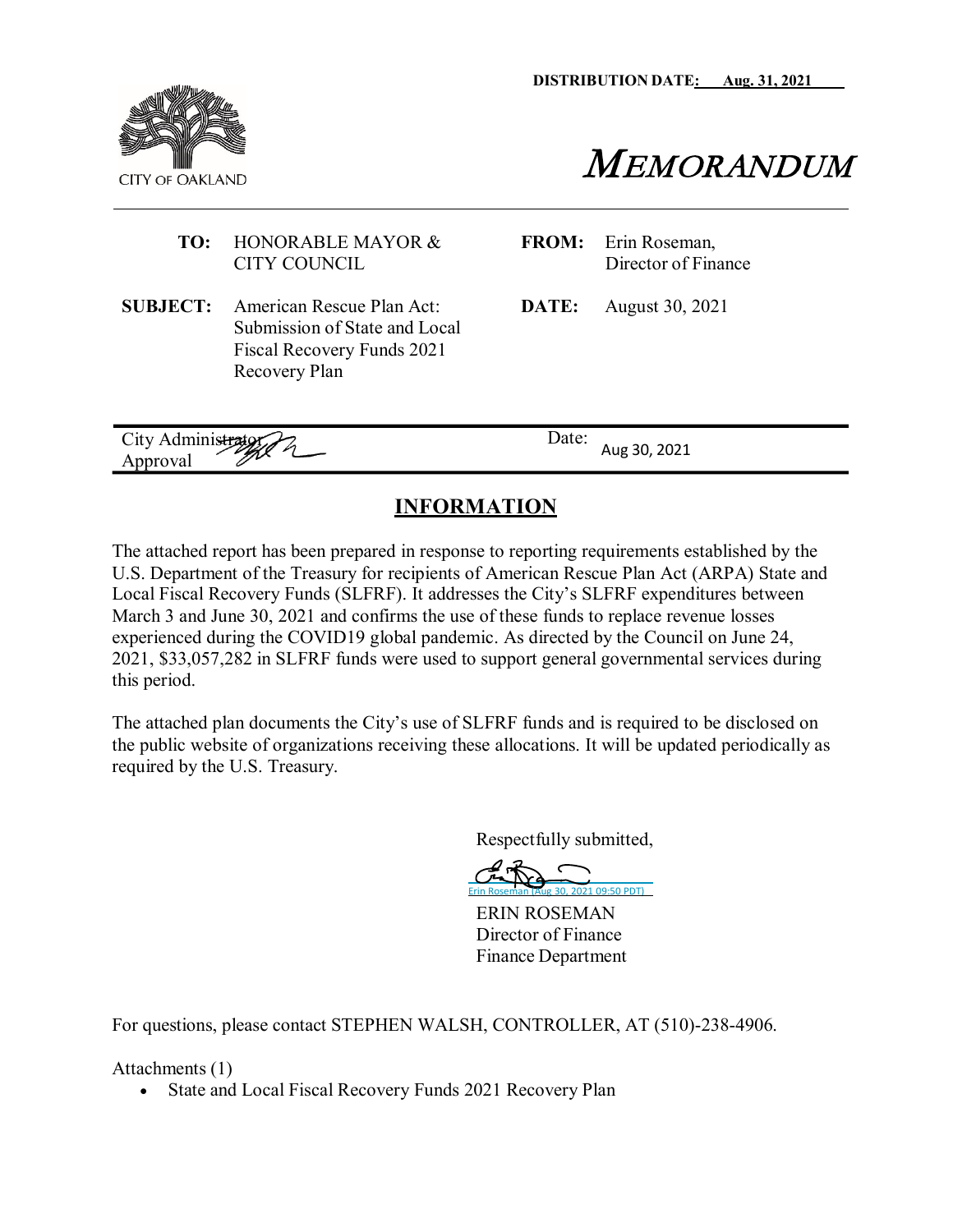## City of Oakland, California **Recovery Plan**

# **State and Local Fiscal Recovery Funds**

2021 Report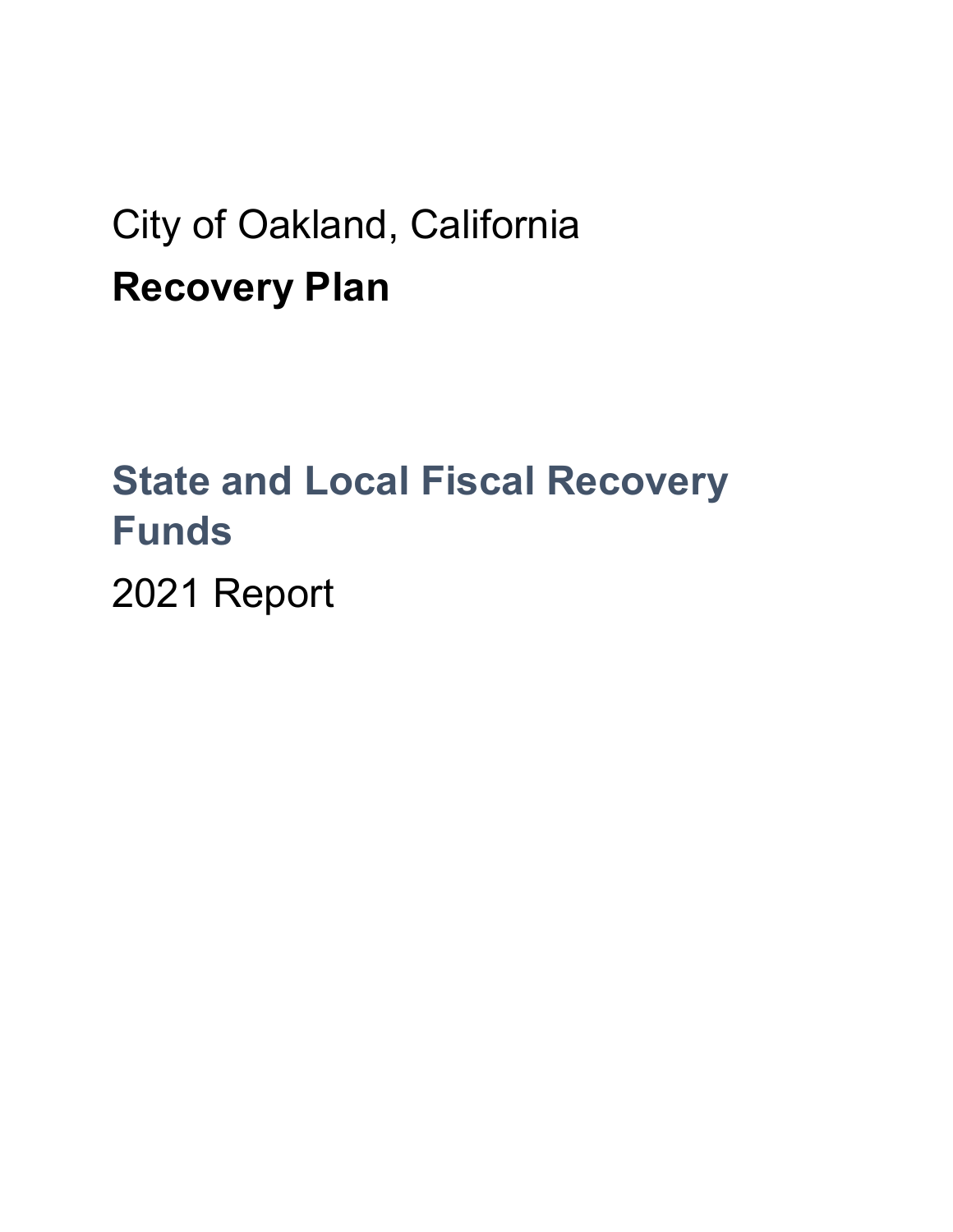## **City of Oakland**

## 2021 Recovery Plan

## **Table of Contents**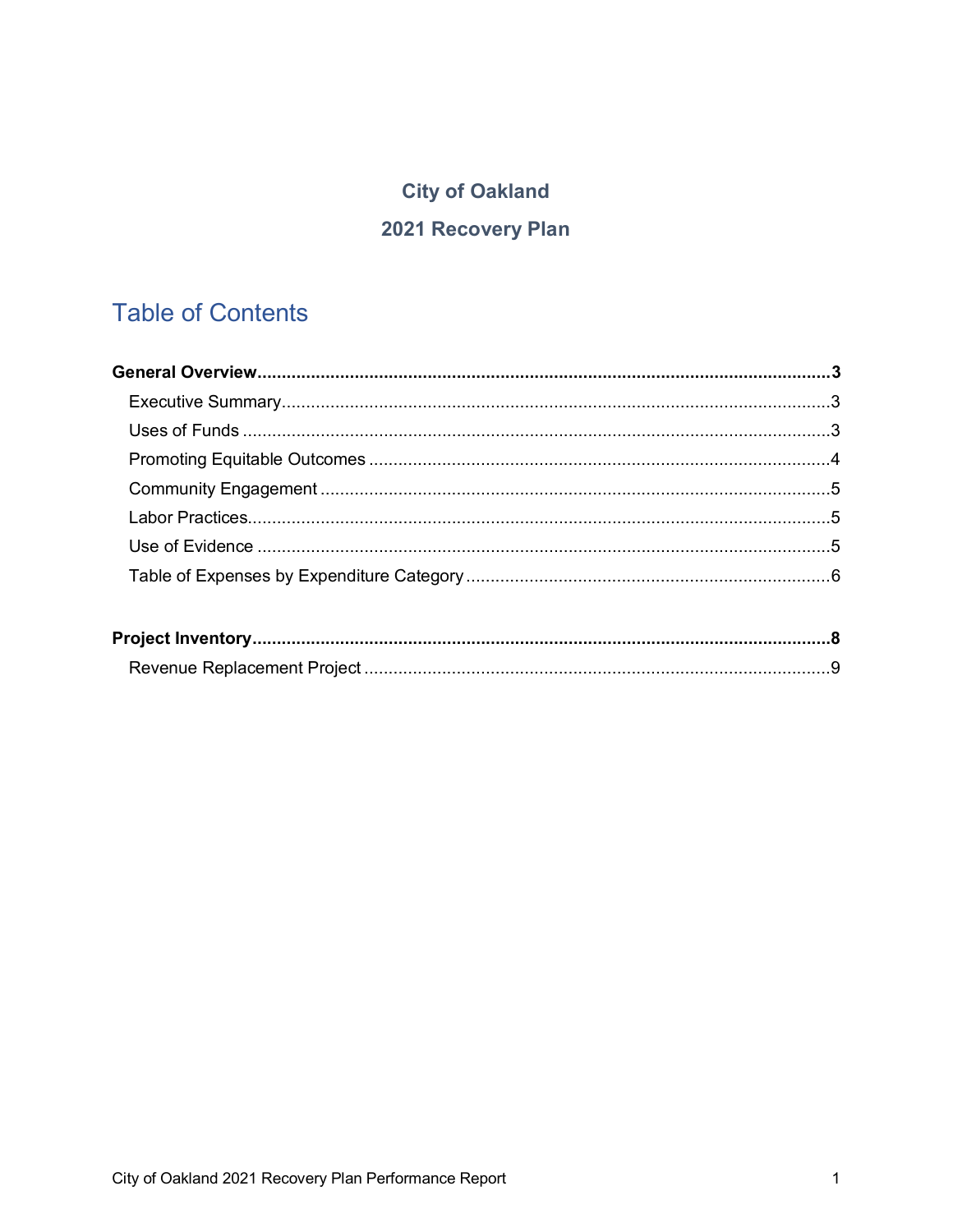#### GENERAL OVERVIEW

#### <span id="page-3-0"></span>**Executive Summary**

The City of Oakland has committed its allocation from the State and Local Fiscal Recovery Fund to revenue replacement. The City's finances are supported by many economically sensitive revenues which experienced severe declines during the pandemic. In order to assure the City's continued ability to meet the needs of its residents, State and Local Fiscal Recovery Fund revenues will be used to address pandemic revenue losses and support general governmental services*.*

#### <span id="page-3-1"></span>**Uses of Funds**

The City of Oakland's adopted budget prioritizes many of the same values cited by the US Treasury in its guidance on State and Local Fiscal Recovery Funds. Guiding principles for the City of Oakland's budget include

- Advancing racial equity by ensuring service impacts create a net benefit for historically under-invested, low-income communities of color;
- Preserving services and staffing by minimizing service reductions, restoring vacancies, and preventing layoffs; and
- Protecting the City's long-term financial health by addressing unfunded retirement liabilities and deferred maintenance, maintaining positive credit ratings, and not adding new ongoing liabilities without new ongoing revenues.

Oakland's City Council has also approved four policy and budget priorities based on the values of equity, transparency, and effectiveness:

- Affordable housing and homelessness solutions;
- Public safety and violence prevention;
- Good jobs and vibrant economy; and
- Clean, healthy, sustainable neighborhoods.

The City of Oakland's commitment of State and Local Fiscal Recovery Funds to replace revenue losses experienced during the pandemic extends these principles and priorities to its use of these critical federal funds.

In addition to State and Local Fiscal Recovery Funds the City of Oakland has also received ARPA funding for Emergency Rental Assistance and, as a subrecipient to the State of California, from the Homekey Program. These funds have been targeted to homelessness prevention through rent relief programs and to the acquisition of affordable housing.

#### <span id="page-3-2"></span>**Promoting equitable outcomes**

Equity is an explicit guiding principle for the City of Oakland's budget development process and all policy proposals are reviewed with an equity lens. Detailed descriptions of policy adjustments and related equity impacts in Oakland's FY 2021-23 Adopted Policy Budget can be found online at: https://stories.opengov.com/oaklandca/published/2O53-Vkqy.